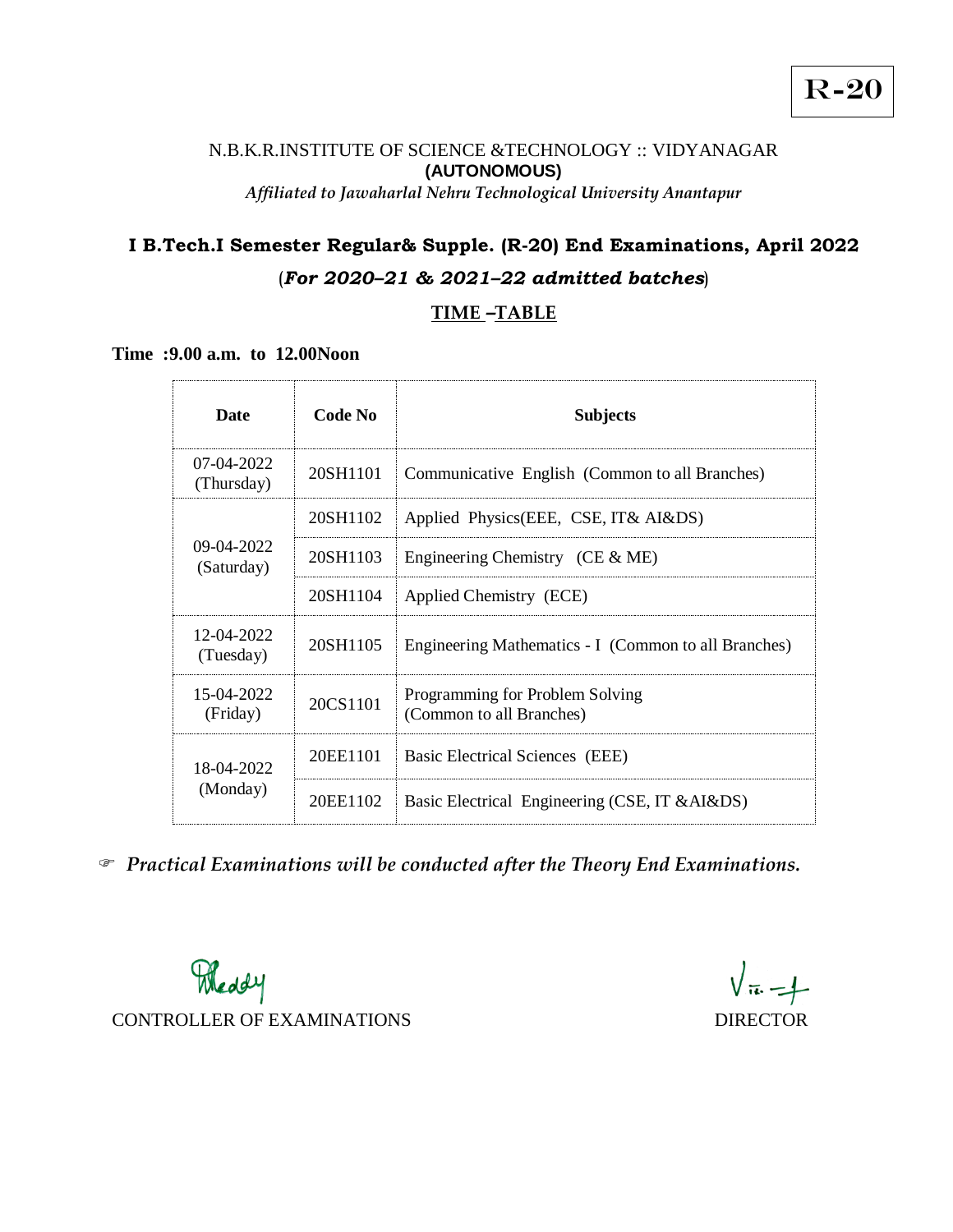## N.B.K.R. INSTITUTE OF SCIENCE &TECHNOLOGY :: VIDYANAGAR **(AUTONOMOUS)** *Affiliated to Jawaharlal Nehru Technological University Anantapur*

## **I B.Tech. I Semester Supplementary (R-19) End Examinations, April 2022**

## (*For 2019–20 admitted batch*)

# **TIME** *–***TABLE**

**Time : 2.00 pm to 5.00 pm** 

| <b>Date</b>                | Code No  | <b>Subjects</b>                                             |
|----------------------------|----------|-------------------------------------------------------------|
| $07-04-2022$<br>(Thursday) | 19SH1101 | Functional English (Common to all Branches)                 |
| 09-04-2022                 | 19SH1102 | Applied Physics (EEE, ECE, CSE $&$ IT)                      |
| (Saturday)                 | 19SH1103 | Engineering Chemistry (CE $&$ ME)                           |
| 12-04-2022<br>(Tuesday)    | 19SH1104 | Engineering Mathematics - I (Common to all Branches)        |
| 15-04-2022<br>(Friday)     | 19CS1101 | Programming for Problem Solving<br>(Common to all Branches) |
|                            | 19EE1103 | Elements of Electrical & Electronics Engineering<br>(CE)    |
|                            | 19EE1101 | Basic Electrical Sciences (EEE, CSE & IT)                   |
| 18-04-2022<br>(Monday)     | 19ME1101 | Engineering Mechanics $-I$ (ME)                             |
|                            | 19EE1102 | Electrical Circuits (ECE)                                   |

*Practical Examinations will be conducted after the Theory End Examinations.* 

Meddy CONTROLLER OF EXAMINATIONS DIRECTOR

 $\sqrt{\pi}-1$